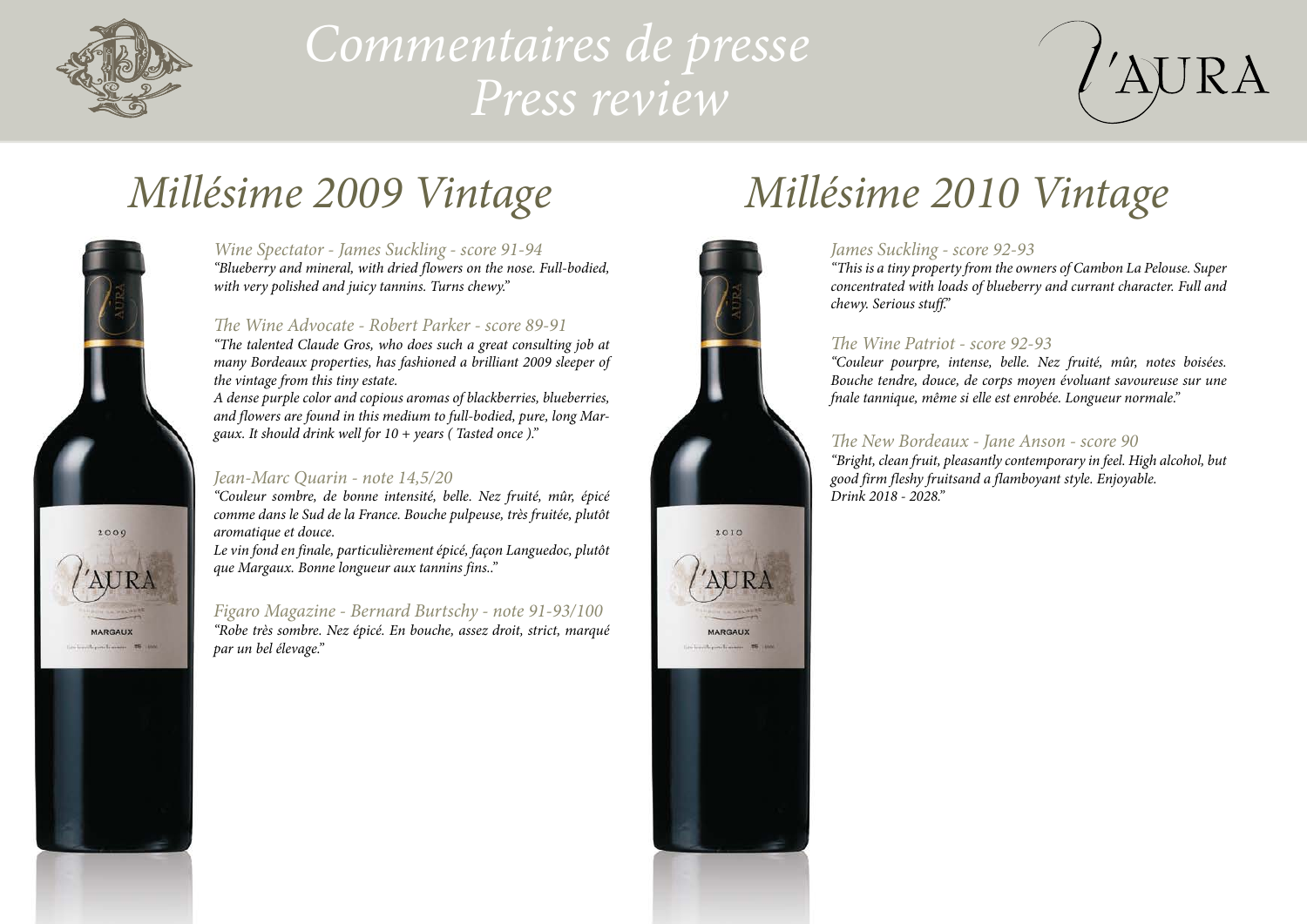

# *Commentaires de presse Press review*



### *James Suckling - score : 89-90*

*"This is extremely well made with mineral, berry and violet character. Full and chewy yet polished tannins. Like it. This is made with a half hectare. About 3,000 bottles production."*

### *The New Bordeaux - Jane Anson - score 89-90*

*"8,000 vines per hectare, just behind Cantenac Brown, this has bright en primeur fruits, lovely tannins that are fine and insistent. 3,000- 3,200 bottles of Aura, so much smaller than the others. Really feel the difference of the terroir, this has a grip that the other two wines in the stable do not."*

# *The Wine Cellar Insider - Jeff Leve - score 88-91*

*"From an even split of merlot and cabernet sauvignon in the blend, aged in 100% new oak, licorice, blackberry, smoke and jammy aromas open to a medium-bodied wine that tastes and feels over-oaked."*



# *Millésime 2011 Vintage Millésime 2012 Vintage*

## *Robert Parker - score 85-87*

*"This well-made 2012 Margaux exhibits notes of forest floor, unserbrush, black cherries and black currants in a medium-bodied, attractively forward, pure style. Drink it over the next 5-6 years"*

*Jean-Marc Quarin - note 15,5/20*

*James Suckling - score 87-89*

*The Wine Cellar Insider - Jeff Leve - score 88-91*

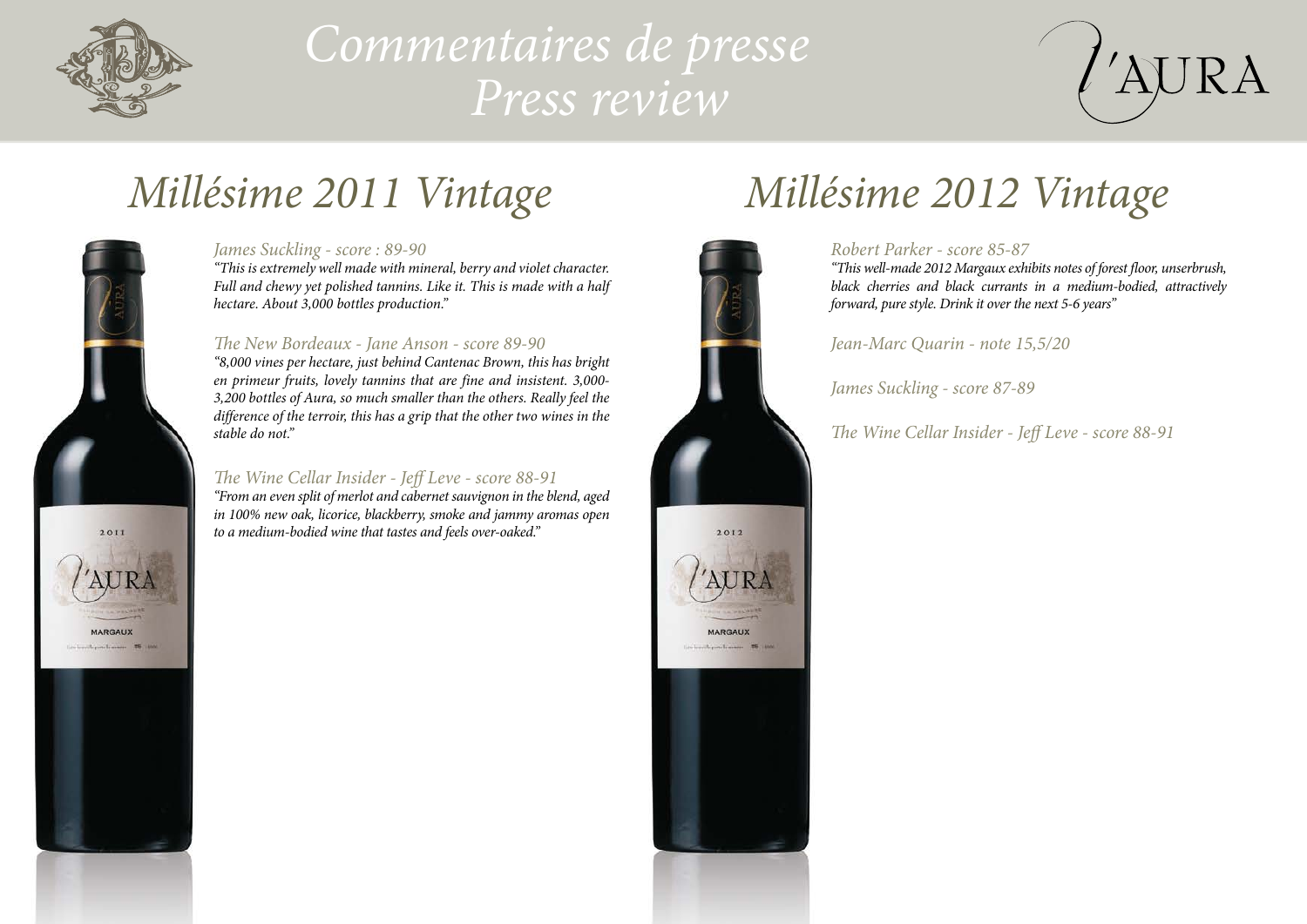

 $2013$ 

**ARGAUX** 

# *Commentaires de presse Press review*



# *Millésime 2013 Vintage*

### *Guide Hachette 2017 -* H

*« Après quinze mois de barriques, il offre un bouquet discret mêlant les épices, la réglisse et les fruits rouges. Elégante et fruitée en attaque, la bouche dévoile des tanins puissants, en harmonie avec un boisé grillé agréable, mais actuellement dominateur. »*

#### *James Suckling - score: 90*

*"Solid core of blueberry, cherry and dark-chocolate character, medium to full body with silky tannins and a pretty finish."*

#### *Decanter - score: 16/20*

*"Fruit mûr richement extrait pour Margaux, tout à fait impressionnant."*

## *The Wine Cellar Insider - Jeff Leve*

*"Deep in color with smoke, licorice, blacking and jam notes, the wine's so finish leaves with you silky blackberries. The will be hard to find, and fun to drink young.."*

### *Robert Parker - score: 85-87*

*"L'Aura de Cambon is a fruity, straightforward, consumer-friendly red offering notes of berry fruit, underbrush and earth. Enjoy this mediumbodied wine over the next 4-5 years."*



# *Millésime 2014 Vintage*

### *Guide Hachette 2018*  $\star\star$

*« Un assemblage équilibré de cabernet-sauvignon et de merlot, donnant une courte majorité au premier. La robe grenat apparait dense et profonde. Déjà très expressif, le bouquet déploie des parfums de fruits rouges un peu confits, d'épices et de vanille. Ample, charnu et opulent en attaque, de belle longueur, le palais révèle une structure tannique déjà fondue, avec beaucoup de maturité. Une bouteille généreuse et prometteuse. »*

### *Antonio Galloni - score : 93*

*"Plum, black cherry, mocha, leather and sweet spice flesh out in a rich, voluptuous wine endowed with real personality. Ample, creamy and inviting, the 2014 has a lot to offer. I would prefer to drink it sooner rather than later... Hubert de Boüard consults."* 

#### *Tasted 100% blind Andreas Larsson - score: 86*

*"Fresh nose of red berries, green herbs. Rather rounded palate with red fruit herbal notes, discreet oak and medium to long finish."*

### *James Suckling - score: 91*

*"Slightly smoky and leafy, but there's plenty of black fruit that makes this a ripe, moderately rich, modern-style wine. The finish is so smooth that it drinks really well right now!"*

## *The Wine Doctor - score: 16-17/20*

*"... A succulent style on the nose, with black cheery fruit, very composed and elegant but clearly fruit-led, with delightful floral nuances. The palate is very broad and substantial, with ripe, rolling tannins wrapped up in dark fruit, all damsons and black cherries, with the vibrant acidity of the vintage cutting through it. A big structured finish. A wine full of promise and potential."*

### *The Wine Patriot - score: 93-94*

*" Cassis, griotte, hydrocarbures; bouche veloutée et sphérique, finale séduisante voire envoutante... succulente réussite."*